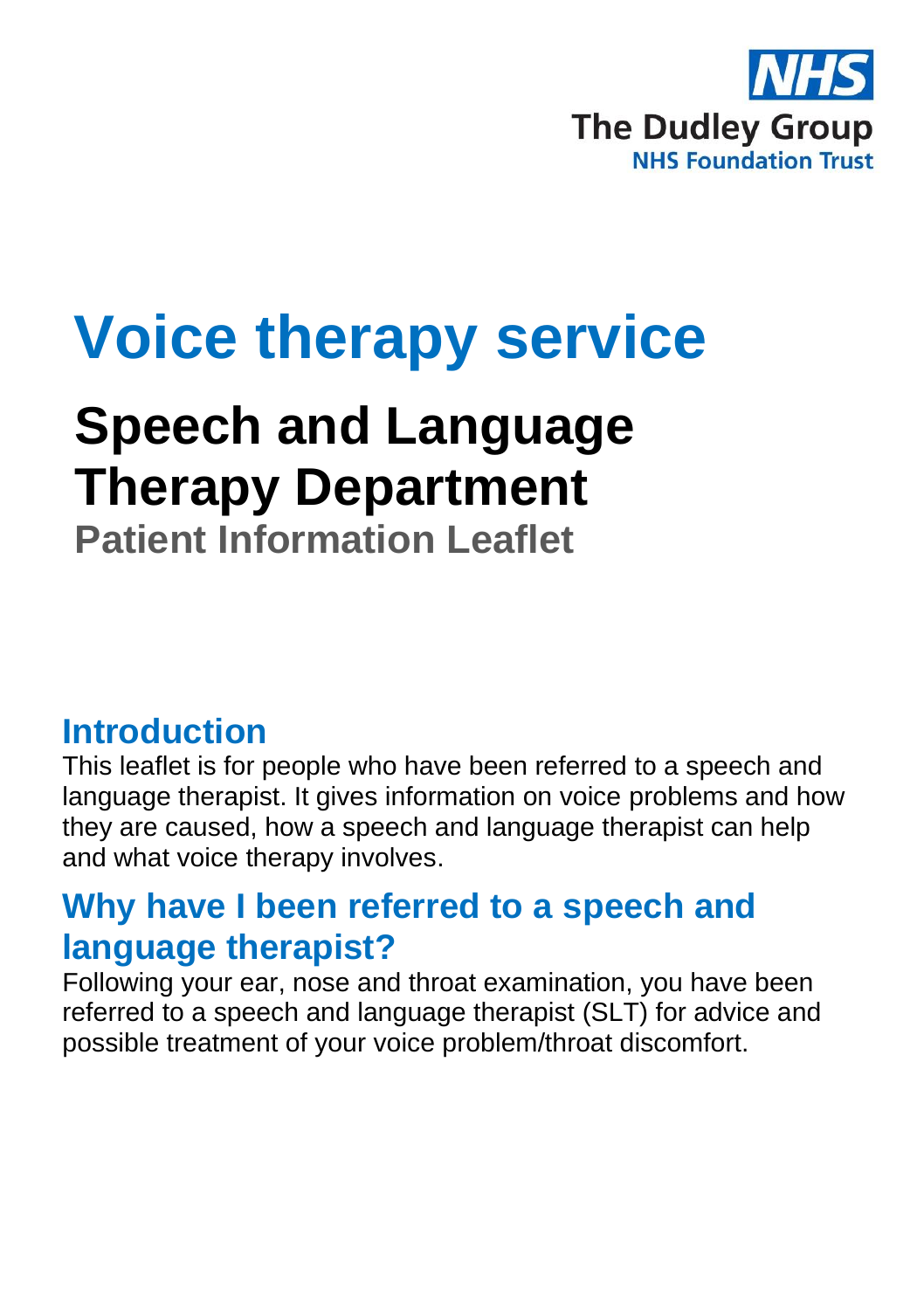#### **What kinds of voice problems are there?**

Some people may experience problems with:

- The quality of their voice, for example, due to everyday wear and tear of the voice and/or lesions on the voice box such as nodules, polyps or cysts.
- Complete voice loss.
- The volume or strength of their voice.
- Throat discomfort, for example, the feeling of a lump in the throat.
- Straining or struggling to produce the voice.
- The voice getting tired.

These difficulties can have either physical and/or emotional causes.

#### **What can cause a voice problem/throat discomfort?**

There are a number of things that can lead to such problems:

- Smoking.
- Drinking a lot of caffeine (tea, coffee, coke) or alcohol.
- Straining your voice (shouting, singing, whispering).
- Over-use or incorrect use of your voice.
- Some health factors such as asthma, allergies, acid reflux/indigestion. If you have these conditions, it is a good idea to see your GP as they may be able to give you medication to help to manage them more effectively.
- Stress, tension, anxiety, upset.
- Coughing and throat clearing.
- Heartburn, indigestion.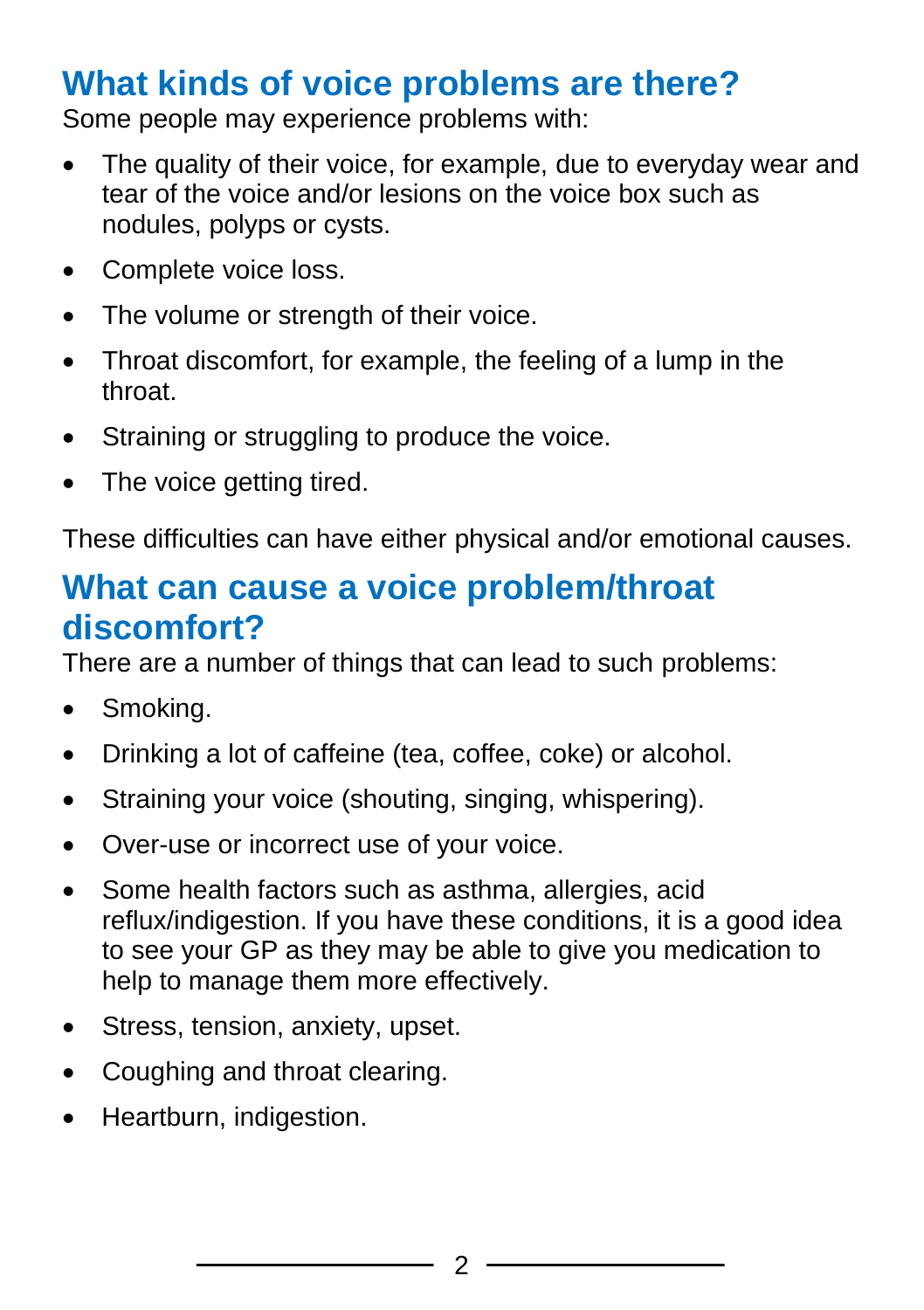#### **How can an SLT help?**

After assessing the symptoms and history of your voice problem, the SLT will be able to discuss with you the probable causes and will recommend a course of treatment, if appropriate.

Treatment may include:

- Explanation of how the voice is produced.
- Advice on looking after your voice.
- Techniques to achieve the best voice production that you can.

### **What does voice therapy involve?**

An SLT will send you an appointment for an initial assessment. This appointment will take up to one hour.

You will have the opportunity to discuss:

- Treatment methods.
- How often you will need to attend.
- How long treatment might take. This will depend on the severity and type of voice problem.

The SLT will also give you a programme of exercises to do at home.

For treatment to be effective, it is important that you attend all your appointments and follow your exercise programme.